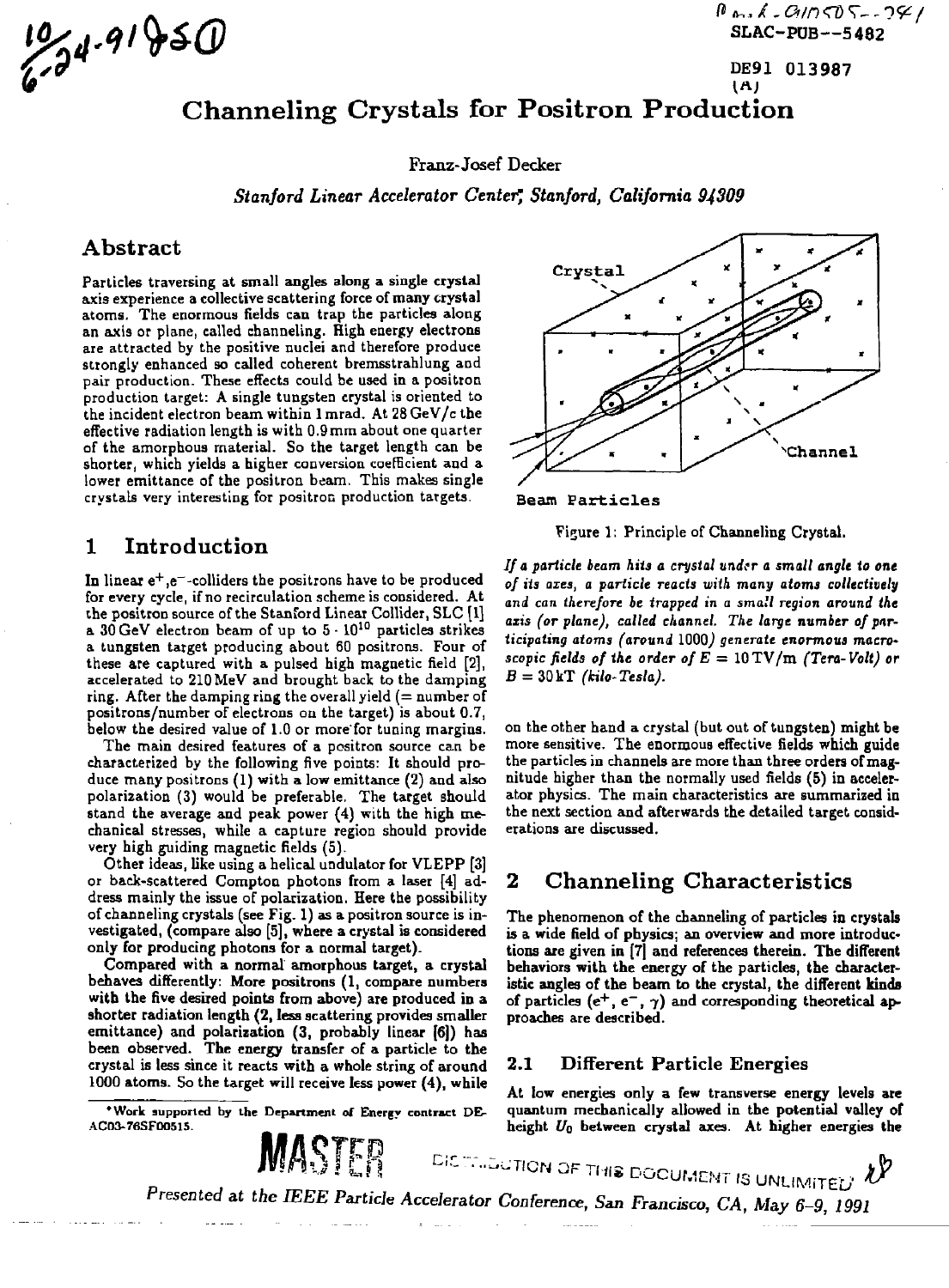particles get heavier and more levels are possible, till it goes to a quasi-classical continuum.

|        | <b>Particle Energy</b>             | $\gamma$ -Emission                                             |
|--------|------------------------------------|----------------------------------------------------------------|
| . a. l | $low \approx 10 keV$               | Characteristic line spectrum                                   |
|        | b:   med. $\approx 10 \text{ MeV}$ | (more lines)<br>n                                              |
| 1 c: 1 |                                    | high $\approx 10 \,\text{GeV}$ Classical synchrotron radiation |

#### 2.2 Important Angles at High Energies

Different characteristic angles influence the behavior of the beam at 25 GeV (compare Fig. 2):

- 1. Characteristic angle:  $\theta_0 = \frac{U_0}{m_0 c^2} \approx 0.5$ -1.0mrad.
- 2. Lindhard ingle (maximum angle being kept in channel):  $\psi_L = \sqrt{\frac{2U_0}{2\pi}} \approx 100-200 \,\mu\text{rad}.$
- 3. Gamma or pair production angle:  $1/\gamma \approx 20 \,\mu\text{rad}$ .
- 4. Beam divergence:  $\sigma' = \sqrt{\varepsilon/\beta} \approx 5 \,\mu\text{rad}$ , (at  $\gamma\varepsilon =$  $5 \cdot 10^{-5}$  m rad,  $\beta = 30$  m).



Figure 2: Angles in a Channeling Crystal.

*Depending on energy different angles characterize the beam behavior in a crystal.* 

### 2.3 e<sup>+</sup>, e<sup>-</sup> or  $\gamma$ -Beams with  $\psi \leq \psi_L$

In amorphous material the three kinds of particles in a particle shower behave similarly. In aligned crystals however there are big differences: Electrons are channeled near the atoms causing lots of radiation, positrons are between atoms and photons are not channeled, but create lots of pairs below an angle of *B<sup>0</sup> .* 

#### 2.4 Theoretical Approaches

Depending on the energies, angles and kinds of particles different theories have been developed [8, 9]. The behavior of a beam hitting a crystal at large angles to an axis or plane corresponds to an amorphous target and the normal Bremsstrahlung (BS) or for photons a pair production (PP) with a normal Bethe-Heitler rate (BH) occurs. At smaller angles (around  $\theta$ <sup>a</sup>) the interference between the crystal axes or planes enhances the  $\gamma$ -production by coherent Bremsstrahlung (CBS) or CPP for photons. At even smaller angles below  $\psi_L$  (see section 2.2) channeling radiation (CR) occurs. It is different for electrons and positrons since electrons are trapped near the atoms while positrons are in the space between atoms. Although photons are not channeled, the corresponding channeling pair production (ChPP) [10] produce channeled pairs since  $1/\gamma < \psi_L$ .

For different crystal material the pair production enhancement over BH is twice at 120GeV for Si, 50GeV for Ge and 15 GeV for W [9], so it is only important at very high energies. Since the particles of high energies traverses along a large number of atoms, the fields can be averaged, leading to a constant field approximation (CFA). Photons create a pair in the field of the string rather than a single atom. The table below gives a rough comparison of the different theories with electrons in accelerator fields. A more detailed scenario of an electromagnetic shower is given in the next section.

| Pairs               | Photons    | Accelerator       |
|---------------------|------------|-------------------|
| $\overline{PP(BH)}$ | BS         | Bremsstrahlung    |
| CPP                 | <b>CBS</b> | wiggler           |
| ChPP                | СR         | undulator         |
| CFA                 | CFA        | synchrotron light |

# 3 Target Consideration

A positron production target should produce many positron in a small angle. The different channeling consequences are briefly summarized. As material a tungsten crystal in <111> axis orientation is considered. At high energies an enhancement for pair production in W is at 15GeV twice BH and at 30GeV about 3.2 times BH. The shorter radiation length (normal is 3.5 mm) of 0.9 mm at 28 GeV leads to a shorter target length with less scattering (lower emittance) and less losses and therefore a higher  $yield = N(e^{+})/N(e^{-})$ . Channeled positrons scatter less than electrons resulting in more yield and a smaller angle. Polarization has been observed.

Single tungsten crystals can be made up to 10 cm long by 5 mm diameter with a small mosaic spread of about  $120\,\mu$ rad [11]. It is assumed that a similar temperature and mechanical behavior of the amorphous tungsten metal will be found with single tungsten crystals.

#### **3.1 Detailed Shower Evolution**

<sup>f</sup> The following scenario of the  $e^+$ , e<sup>-</sup>,  $\gamma$ -shower of a 30 GeV e~-beam in an oriented <111> tungsten crystal is expected: At the higher e-energies (30 GeV) about three times as much photons have been measured after 1 mm length [14]. At small angles( $< \psi_L$ ) the higher energy pho $tons$  ( $> 15 GeV$ ) may contribute to an enhanced pair pro-- duction by ChPP (hard shower [9]). At lower energies s there is still CBS and more photons *N-,* than charged par ticles  $N_e$  are present,  $N_{\gamma}/N_e \approx 11$  [8]. These photons lead via BH to a normal pair production (only 7-production is  $enhanced = soft shower)$ .